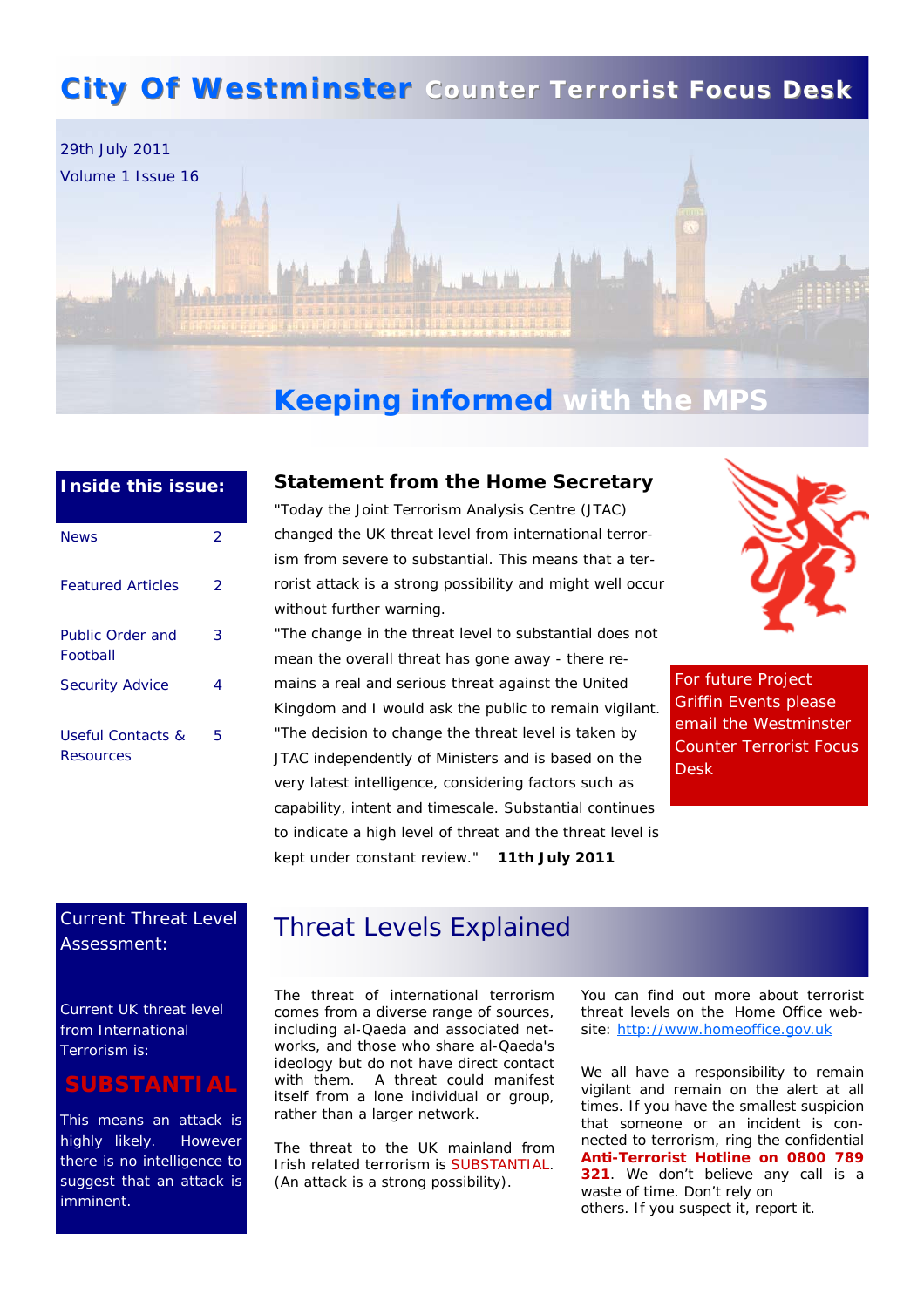## **It's 101 For London's Police**

**As latest figures reveal that less than a quarter of 999 calls require an emergency response, the Metropolitan Police Service (MPS) and other police forces in the south east launched a new contact number for the public on Monday, 11th July.** 

The new number, **101**, will:

- Help communities to keep their neighbourhoods safe by giving them one easy way to contact the police and to report non-emergency crime and disorder.
- Make the police more accessible to their communities, whilst reducing pressure on the 999 system and helping the police to put their resources where they are needed most.

Help the police to cut crime by making it easier for the public to pass on information about crimes in their neighbourhoods and allowing the police to take swift action.

Calls to 101 will be handled 24 hours a day, seven days a week. People who speak no or little English will be connected to an interpreter. Callers with a hearing or speech impairment can use a textphone to call: **18001 101**; or in an emergency – **18000**.

## **Bomb and Firearm Attacks in Norway**

#### BOMB AND FIREARM ATTACKS IN NORWAY

#### **The Norwegian police investigation into Anders Behring Breivik continues over the attacks in Oslo and Utoya on 22 July, in which 76 people died.**

Brevik has accepted responsibility for the attacks, but denied the terrorism charges when he appeared on court in Norway this week. He faces charges of destabilising vital functions of society, including government, and causing serious fear in the population.

Police are also considering charging him with crimes against humanity, which carry a possible 30-year sentence, a prosecutor has said. Breivik was remanded in custody for eight weeks, the first four in full isolation and on suicide watch.

Meanwhile the Metropolitan Police Service continues to liaise with the Norwegian authorities over the attacks. An MPS liaison officer based in the region is in Oslo to co-ordinate assistance.

In the UK, a National Security Council meeting was called in the wake of the terror attack. Prime Minister David Cameron said afterwards that Britain will do everything it can to help the Norwegians, whether that is police cooperation, intelligence cooperation and also giving them our moral and political support. He added

that there are lots of technical lessons that every country will want to learn, for example on warning systems in place on buying fertiliser; controls on arms and ammunitions and police response times to firearms incidents.

. . . . . . . . . . . . . . . . .

In a separate interview, Foreign Secretary William Hague said: "Of course we've put in place over the last few years - in the last government and the current government - strong defences. We have tight firearms controls in Britain and we have very tight controls on the sale of material needed to manufacture a bomb, and we have the most highly professionally trained firearms officers in the world and we have the police and intelligence agencies I think working well together in making sure - as best as we can - that the country is safe from terrorist or extremist attack."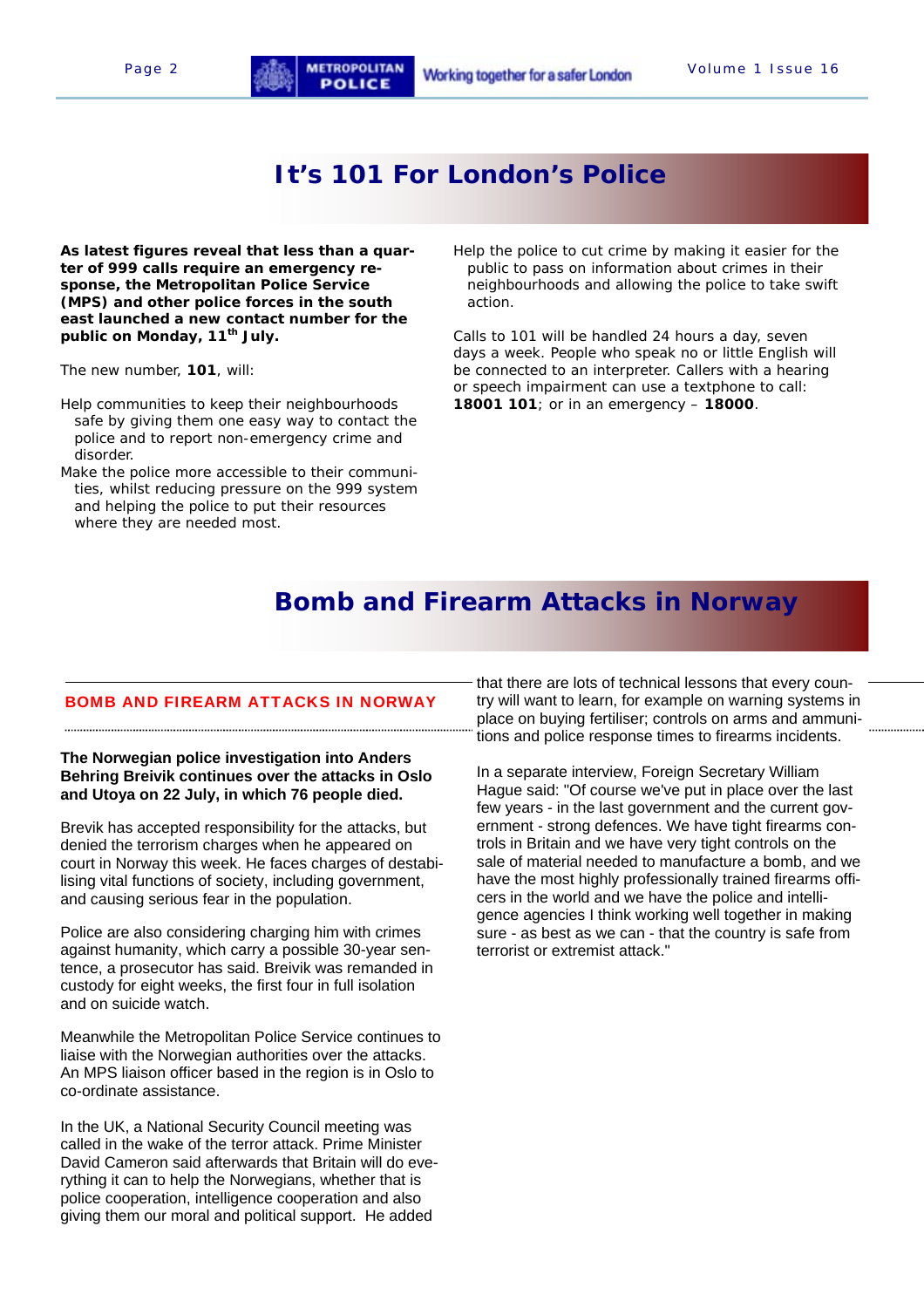

# **Public Order and Events**

### **30/07/11 — Protest Richmond Terrace**

Protest by Free Syria League

Organiser expects numbers to be around 200 1200 to 1500 hours.

#### **02/08/11 — Beech Volleyball**

Policing Operation in place by CO 11 numbers not known at this stage.



Anarchism is a political philosophy which considers the state undesirable, unnecessary, and harmful, and instead promotes a stateless society, or anarchy. Any information relating to anarchists should be reported to your local Police.

### **Project Griffin Events**

**A big thank you to everyone who has attended our Project Griffin events over the past 6 months. We will be taking a short break for the summer and look to run more events starting from September 2011.** 

**Project Griffin is a police initiative to protect our cities and communities from the threat of terrorism. It brings together and coordinates the resources of the police, emergency services, local authorities, business and the private sector security industry.**

To book your place, please email projectgriffin@met.pnn.police.uk and request a booking form.





Often seen used by Al-Qaeda in Iraq. Any sightings of these images should be reported to your local Police.

# **Sporting Fixtures**

...................

**30/07/11 — West Ham V Real Zaragoza**  Football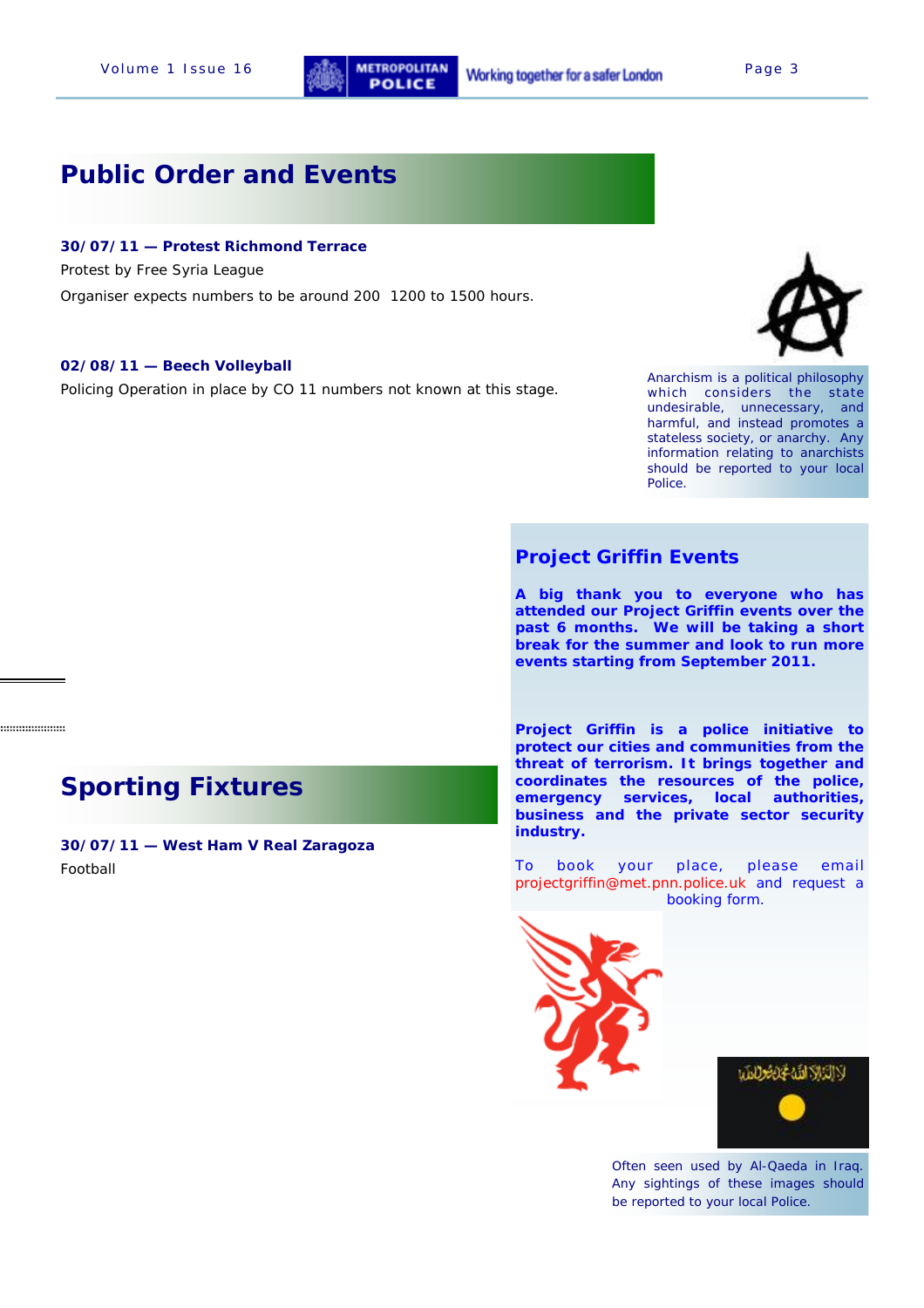### SECURITY REMINDER FOR THE NIGHT-TIME ECONOMY DURING THE SUMMER

**The warmer weather and longer nights mean people will tend to remain outdoors for longer and so it is worth considering how this change in how people use premises can impact on your security regimes.** 

The National Counter Terrorism Security Office (NaCTSO) has produced Counter Terrorism protective security guidance for those who own, operate, manage or work in bars, pubs or nightclubs, to help reduce the risk of a terrorist attack and limit the damage an attack might cause.

The advice highlights the vital role that door supervisors can play in deterring and disrupting the threat from terrorism and other crime. Although their main role is to ensure that customers have an enjoyable experience in a safe environment, they are also essential and additional 'eyes'.

The NaCTSO booklet states the following security advice:

..................................

**Basic Good Housekeeping** reduces the opportunity for placing suspect packages and helps to deal with false alarms and hoaxes. Consider the following:

Search your premises (inside and out) before, during and after opening hours. Remain vigilant during opening hours.